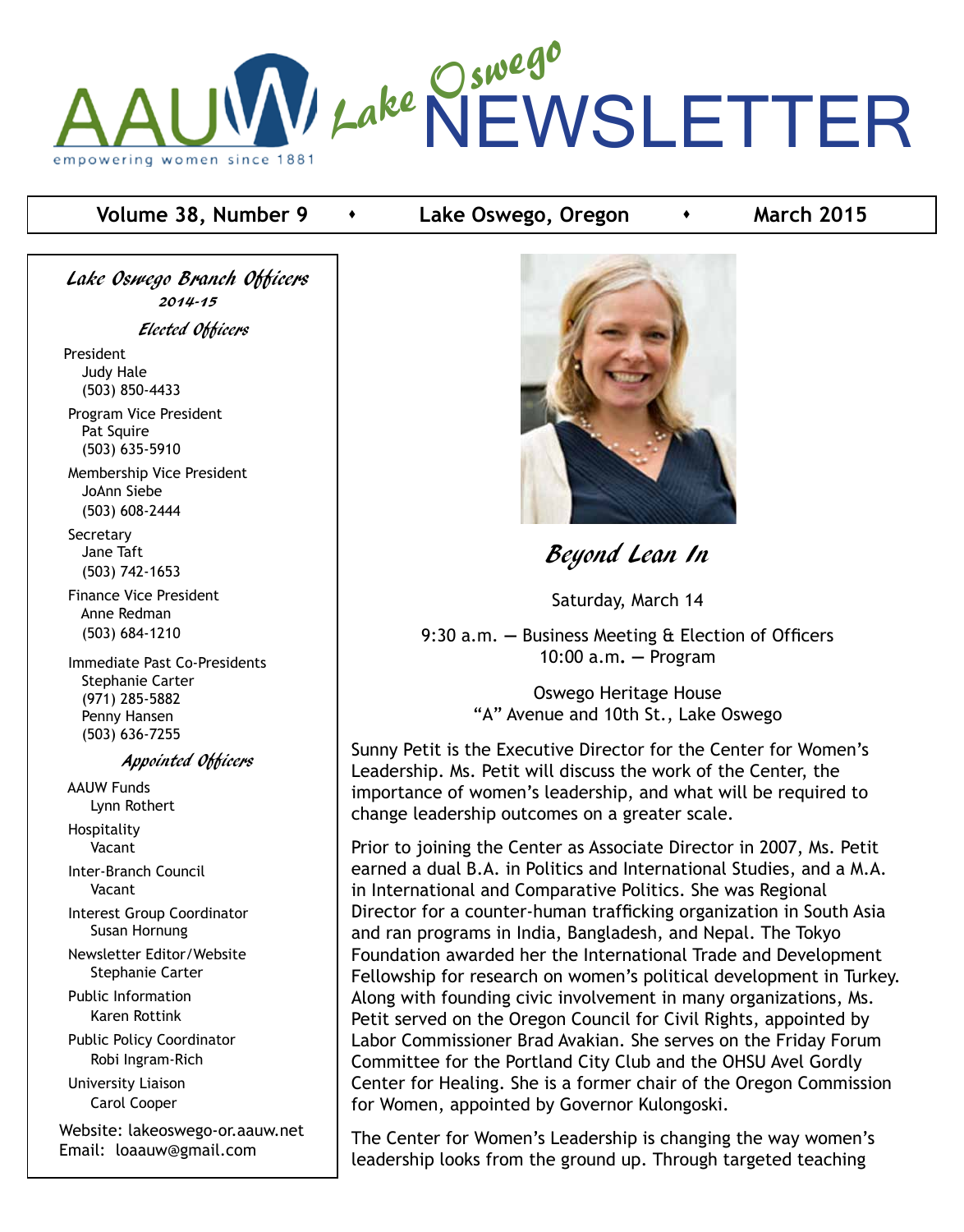## **Page 2 • March 2015**

and training programs for college women and teen girls, community events, the Abigail Scott Duniway speaker series featuring notable women leaders (such as Lilly Ledbetter), educational programming and skills trainings, the Center is building a diverse group of emerging women leaders in communities across Oregon. Over 700 alumnae from around the state are leading in fields of education, business, nonprofits, and public service! For more information, please see visit the program website at http://www.pdx.edu/womens-leadership/.



Hale & Hearty

by Judy Hale, President

Hi AAUW Lake Oswego members! We are nearing the end of our year, but there are still many exciting things ahead. March 14th is our annual business meeting. It will be held at the beginning of our regular Saturday meeting, before our speaker. We will be voting on our new officers and also on the delegates we are sending to the state AAUW convention.

Our nominating committee, Barbara McDonald and Penny Hanson, have presented us with three nominees for the three positions: President - Pat Squire, Programs VP - Margaret Ricks (a new member) and Secretary - Jane Taft. We will also be voting for the delegates we are sending to convention. The convention is at Eagle Crest Resort in Redmond on April 17-19.

Some other business that we all need to take care of is to pay our dues. The renewal form is on page 7 of this newsletter. There will be forms available at the March, April and May meetings. It is very helpful for you to pay your dues as early as you can. Each year we have people that have still not renewed in August and September. To make sure the directory is accurate and has the information for all of our members, we have to contact everyone who has not renewed. So, try to be timely and get your dues paid when it is easier for everyone. T**hose members who have not renewed by August 15, 2015, will not be included in the paper directory.**

In April and May we are going to party! We have the tea in April and a luncheon in May. Both of those events are sure to be an exciting ending to our AAUW year. I hope to see many of you there.

# Recap of Geoff Norcross Talk

by Karen Rottink

As part of the citywide Lake Oswego Reads program, our branch co-sponsored a talk by Oregon Public Broadcasting on-air personality Geoff Norcross. The talk, entitled "The Role of Radio in History and Life," focused on the World War II setting of the book *All the Light We Cannot See,* by Anthony Doerr. Mr. Norcross' talk focused on events from World War II, but he also discussed his personal experience with radio since the age of sixteen.

To illustrate the power of radio in history, Mr. Norcross played short recordings of radio broadcasts of historic moments -- the bombing of Britain broadcast live by Edward R. Murrow and Franklin D. Roosevelt's Fireside Chat immediately after the Japanese bombed Pearl Harbor.

Great storytelling over the radio has the power to inform and persuade people because we identify and empathize with others when we know their stories. Mr. Norcross believes that radio "informs with heart" and the pictures are better on radio because the medium engages imaginations.

Continued on page 4.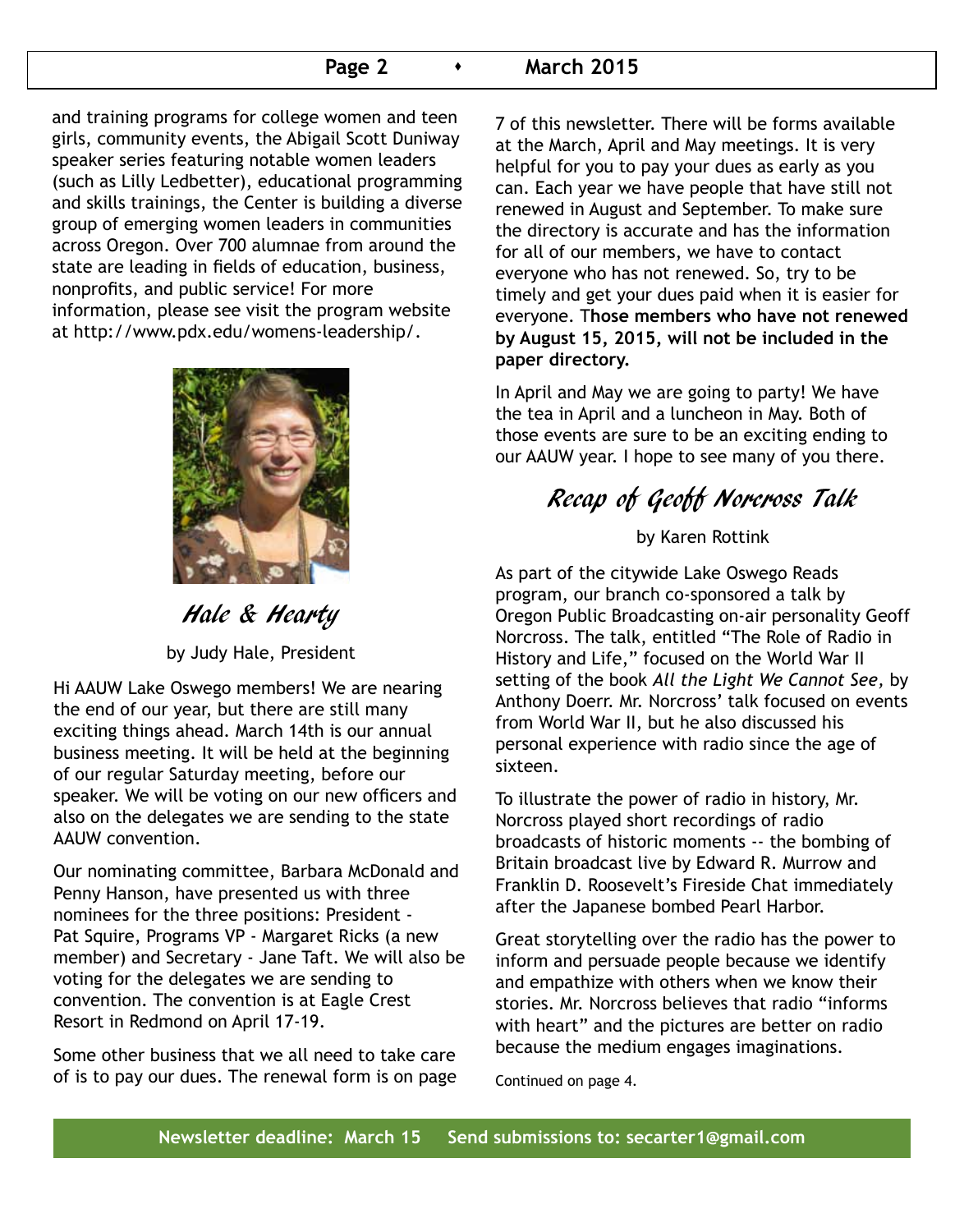# **Page 3 • March 2015**

# 2015 LO AAUW Donation Form

Name was also as  $\sim$  100  $\mu$  and  $\mu$  and  $\mu$  and  $\mu$  and  $\mu$  and  $\mu$  and  $\mu$  and  $\mu$  and  $\mu$  and  $\mu$  and  $\mu$  and  $\mu$  and  $\mu$  and  $\mu$  and  $\mu$  and  $\mu$  and  $\mu$  and  $\mu$  and  $\mu$  and  $\mu$  and  $\mu$  and  $\mu$  an

City/State/Zip 2000 and 2000 and 2000 and 2000 and 2000 and 2000 and 2000 and 2000 and 2000 and 200

Address \_\_\_\_\_\_\_\_\_\_\_\_\_\_\_\_\_\_\_\_\_\_\_\_\_\_\_\_\_\_\_\_\_\_\_\_\_\_\_\_\_\_\_\_\_\_\_\_\_\_

**LOCAL SCHOLARSHIP DONATION:**

\$\_\_\_\_\_\_\_\_\_\_\_ Donation Amount **—** Write check to *Lake Oswego AAUW* PLEASE NOTE: THIS DONATION IS **NOT** TAX DEDUCTIBLE

# **NATIONAL AAUW FUNDS DONATION:**

\$\_\_\_\_\_\_\_\_\_\_\_ Donation Amount **—** Write check to *AAUW Funds*

ALL NATIONAL CONTRIBUTIONS ARE FULLY TAX DEDUCTIBLE

Giving unrestricted gifts to AAUW FUNDS (#9110) provides support where needed most, but you can choose a specific fund:

**[ ] #9110 General Foundation Support — Allocated where most needed** 

[ ] #4336 Educational Opportunities Fund **—** Supports fellowships and grants

[ ] #9170 Eleanor Roosevelt Fund **—** Supports AAUW research studies

[ ] #4337 Public Policy Fund **—** Supports advocacy for laws fair to women

[ ] #3999 Legal Advocacy Fund **—** Supports legal rights for those facing discrimination

[ ] #4339 Leadership Programs Fund **—** Supports programs like NCCWSL

[ ] #4363 Oregon's Betsy McDowell Research & Projects Fund

Gifts of \$100–\$174 confer membership in the Oregon Century Club Gifts of \$175 or above confer membership in the Oregon Century Club Plus

Gifts of \$25 or more to either local scholarship or AAUW Funds may be designated to honor a friend or loved one.

This gift is a memorial (deceased) to \_\_\_\_\_\_\_\_\_\_\_\_\_\_\_\_\_\_\_\_\_\_\_\_\_\_\_\_\_\_\_\_\_\_

This gift is a tribute (living) to \_\_\_\_\_\_\_\_\_\_\_\_\_\_\_\_\_\_\_\_\_\_\_\_\_\_\_\_\_\_\_\_\_\_

Acknowledgement should be sent to:

Name \_\_\_\_\_\_\_\_\_\_\_\_\_\_\_\_\_\_\_\_\_\_\_\_\_\_\_\_\_\_\_\_\_\_\_\_\_\_\_\_\_\_\_\_\_\_\_\_\_\_\_\_

Address \_\_\_\_\_\_\_\_\_\_\_\_\_\_\_\_\_\_\_\_\_\_\_\_\_\_\_\_\_\_\_\_\_\_\_\_\_\_\_\_\_\_\_\_\_\_\_\_\_\_

**Send this form and check to: LO AAUW, PO Box 416, Marylhurst, Oregon 97036**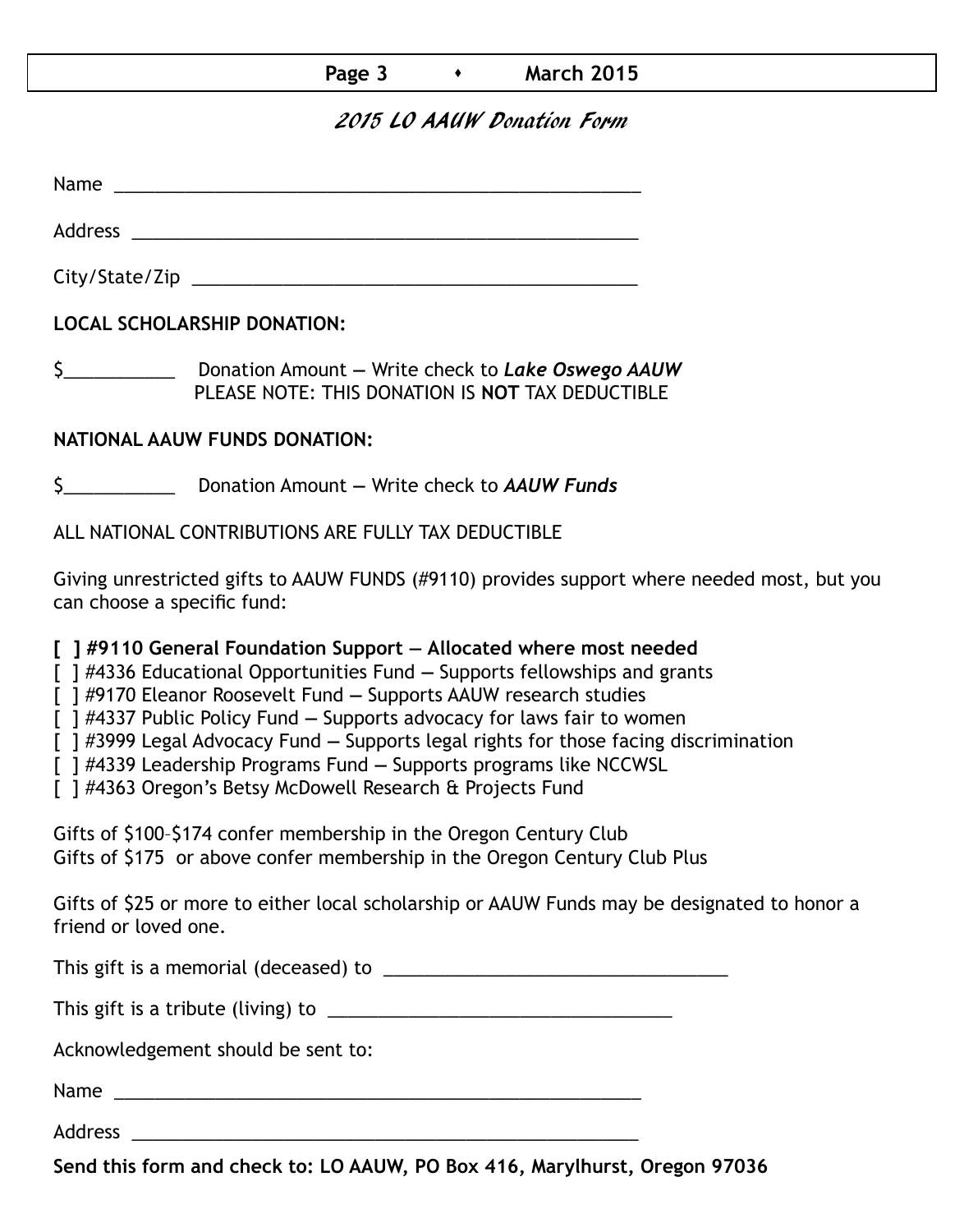## **Page 4 • March 2015**

Recap of Geoff Norcross Talk Continued.

Mr. Norcross recommended that everyone find a trustworthy news source. He said OPB is not at its best on breaking news but is great on the in-depth follow up and analysis in the days following a breaking story.

Mr. Norcross brought a female guest journalist from Moscow, Russia, to the event. They both belong to an international journalists' organization which encourages journalists to visit other countries to share journalism insights and practices. Mr. Norcross visited journalists in Pakistan last year.

Participation in this event brought record attendance of 77 people, many from the Lake Oswego community, to our monthly meeting and added four new members to our branch.

# Interest Group Activities

#### **Tuesday Morning Books 4th Tuesday at 11:00 a.m.**

Date: March 23

Book: *The Healing of America* by R. R. Reid Location: Szechuan Kitchen, Lake Oswego Leader: Cheryl Smith For more information, contact Dixie Kroupa, (503) 697-8028, dixie.kroupa@comcast.net

## **Murder by the Book 2nd Wednesday at 12:00 p.m.**

Date: March 11

Books: *Crocodile on the Sandbank* by Elizabeth Peters

Location: 4949 Meadows Rd., Suite 400, Lake Oswego

Bring your lunch, refreshments provided. For more information, contact Jane Taft, (503) 742-1653, taft.jane@gmail.com

# **Interpretive Books 3rd Thursday at 9:30 a.m.**

Date: March 19 Book: *The Goldfinch* by Donna Tartt Leader: Diana Gough Hostess: Carol Cooper For more information, contact Linda Watkins, (503) 694-2334, l.and.m.watkins@gmail.com or Laura Eyer, (503) 982-3522, eyerfamily@wbcable.net

### **Thursday Evening Books 4th Thursday at 7:30 p.m.**

Date: March 26 Book: *Fall of Giants* by Ken Follett Hostess: Robi Ingram-Rich For more information, contact Sandra Hoover, (503) 635-0952, sandraleehoover@comcast.net or Suzanne Kaveckis, (503) 678-1641, smkaveckis@ centurytel.net

#### **Friday Books 4th Friday at 10:00 a.m.**

Date: March 27 Book: *Southern Girl* by John Warley Location: West Linn Public Library, Bamboo Room Leader: Betty Hittle For more information, contact Irene Romero, (503) 657-6159, ireneromero@mac.com

#### **Portland Center Stage Date and Time Vary**

It will soon be time to purchase your season tickets! Season ticket holders for the Portland Center Stage's Thursday matinees will enjoy a year of musicals, dramas and comedies. For more information, contact Betty Barber, (503) 675-0594, barberbc@yahoo.com

#### **Laffalot Bridge 2nd & 4th Mondays at 1:00 p.m.**

#### Date: March 9 & 23

If you would like to be added to the substitute list, or for more information, contact Bettirae Willis, (503) 891-6232 (cell), bewillis@easystreet.net

## **Second Thursday Bridge 2nd Thursday at 1:00 p.m.**

Date: March 12

If you would like to be added to the substitute list, or for more information, contact Penny Hansen, (971) 221-7765 (cell), pennyhansen@comcast.net

## **Delightful Dining Date Varies**

For more information, contact Jane Taft, (503) 742-1653, taft.jane@gmail.com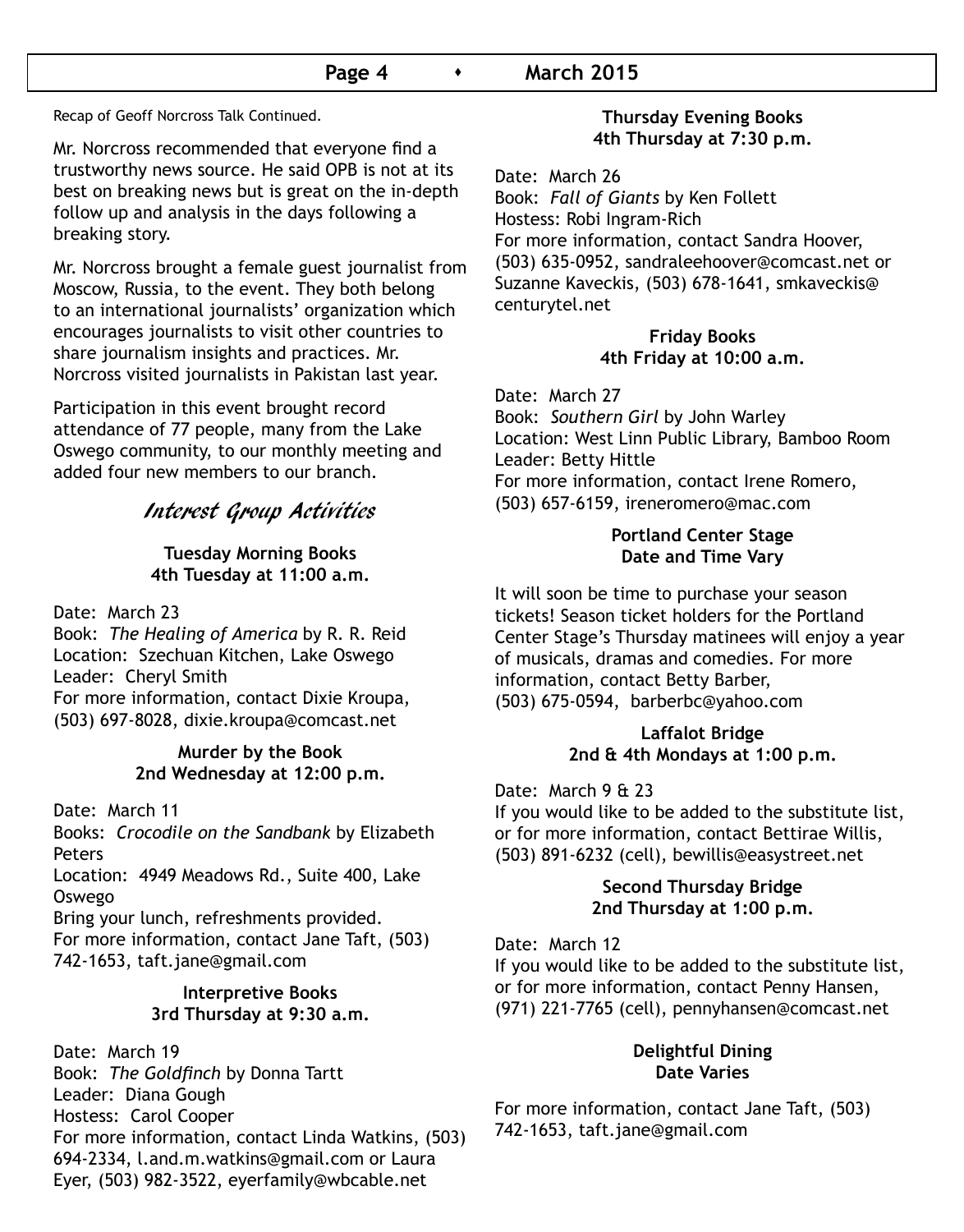

| Sunday       | Monday                          | Tuesday                                  | Wednesday                          | Thursday                                                                 | Friday                                 | Saturday                       |
|--------------|---------------------------------|------------------------------------------|------------------------------------|--------------------------------------------------------------------------|----------------------------------------|--------------------------------|
| $\mathbf{1}$ | $\overline{2}$                  | $\mathbf{3}$                             | $\overline{4}$<br>Board<br>Meeting | 5                                                                        | 6                                      | $\overline{7}$                 |
| 8            | 9<br>Laffalot<br><b>Bridge</b>  | 10                                       | 11<br>Murder by<br>the<br>Book     | 12<br>Second<br>Thursday<br><b>Bridge</b><br>(former Third<br>Wednesday) | 13                                     | 14<br><b>Branch</b><br>Meeting |
| 15           | 16                              | 17                                       | 18                                 | 19<br>Interpretive<br><b>Books</b>                                       | $20\,$                                 | 21                             |
| 22           | 23<br>Laffalot<br><b>Bridge</b> | 24<br>Tuesday<br>Morning<br><b>Books</b> | 25                                 | 26<br>Thursday<br>Evening<br><b>Books</b>                                | 27<br>Fourth<br>Friday<br><b>Books</b> | 28                             |
| 29           | 30 <sup>°</sup>                 | 31                                       |                                    |                                                                          |                                        |                                |

# Laffalot Bridge

We are looking for a few good women to come and play bridge with us. We play on the 2nd and 4th Mondays from 1pm to 4pm and play at each others' homes. Don't be concerned about your skill as we began some years back seeking to have fun while we were improving our game. We still aspire to do that. We are hoping for substitutes to add to our list as well as new players. Please consider contacting our group coordinator, Bettirae Willis, at (503) 635-5057 or drop her an email at bewillis@easystreet.net.

# AAUW'S Mission

Advancing equity for women and girls through advocacy, education, and research.

# AAUW's Value Promise

By joining AAUW, you belong to a community that breaks through educational and economic barriers so that all women have a fair chance.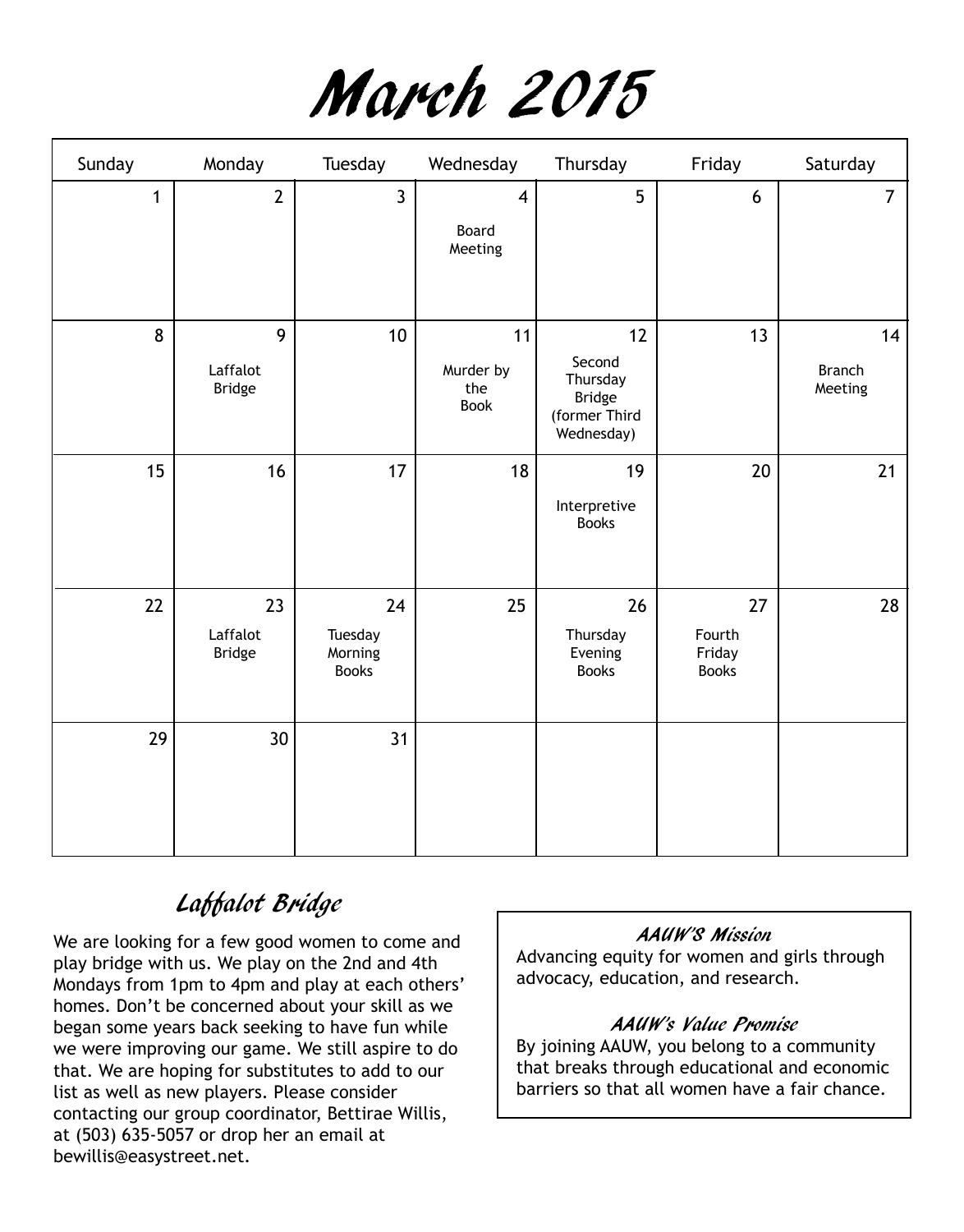# **Page 6**  $\longrightarrow$  **March 2015**

## **Exploring Our Northwest Date Varies**

For more information, contact Sue Kingzett, (503) 706-8184 (cell), sezett@msn.com

# New Member Profile: Susan Offerdal

by Karen Rottink

Susan Offerdal is already contributing her talents to AAUW LO as a photographer of our events and gatherings. In addition, she is a member of the 4th Tuesday morning book group and Exploring Our NW.



Susan has lived in the Washington, D.C. area, Virginia, Germany, Norway, Vietnam, Guatemala, the Dominican Republic, and Oregon. She earned her B.S. in Landscape Architecture from the University of Virginia and worked for the U.S. Department of Veterans Affairs, Office of Construction, which deals with hospitals and cemeteries. She chose to work in public service to give back to the U.S.

When Susan was 26, she worked as a civilian for the U.S. Army Corps of Engineers in Germany where she helped design U.S. military bases and their grounds as an Architectural Engineering Project Manager. While there, the U.S. Department of the Army awarded her a full scholarship and support to attend Harvard and earn a Master of Public Administration.

She met her husband Eric at Harvard where he was doing Norwegian government economic research. After an exciting courtship which included getting together in Paris while he was finishing his research at Harvard and she was again working in Germany, they married and moved to Norway where Susan studied Norwegian.

In 1990 the couple moved to Washington, D.C. where Susan worked for the EPA. Their daughter Kari Claire was born in 1994.

When Eric became an International Monetary Fund Resident Representative in Vietnam, Susan worked for a U.S. Department of Defense Peace Initiative in Vietnam. Her job was to assess the equipment needs of woefully underequipped Vietnamese hospitals and arrange for the transportation of excess U.S. military eqipment from an installation in Japan to Vietnamese hospitals.

Susan returned to Washington, D.C. and the EPA where she worked in the area of International Environmental Activities which included assessing the environmental impact of cross border trade agreements and environmental compliance.

The family also lived in Guatemala, where Susan learned Spanish and was active in the International Women's Group. In the Dominican Republic she was active in the International Women's Group which helped poor children who lived near the dump obtain an education.

In 2006 Susan and her family vacationed in Portland and bought a house to live in when they returned from Guatemala. In 2008 they moved into their Portland home, and Susan became a Fish and Wildlife Project Manager for the Bonneville Power Administration. She retired in 2013.

In retirement, Susan enjoys oil painting, traveling, and renovating her home.

# Norcross Event Photos

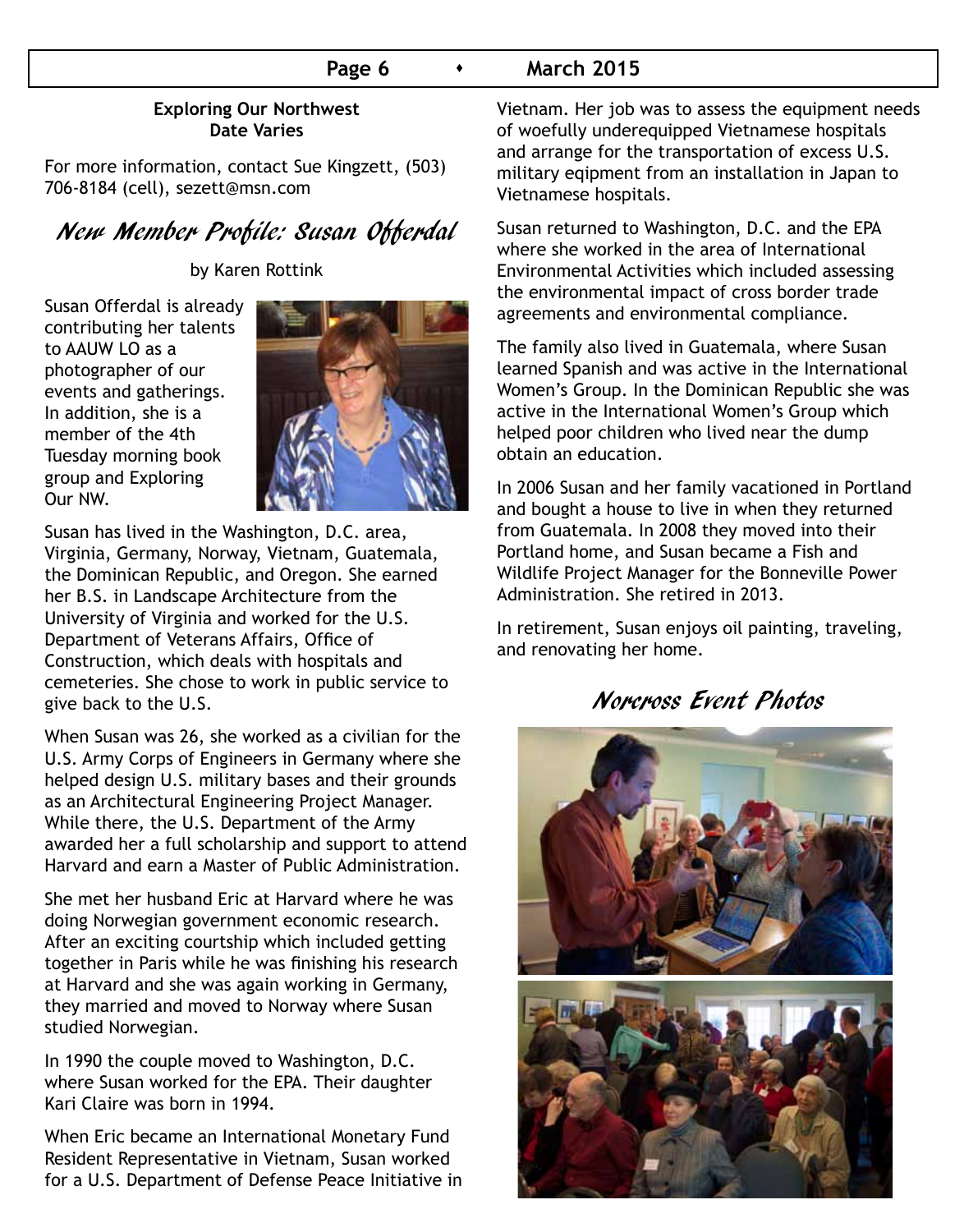|--|

# AAUW Lake Oswego Branch Membership Application and Dues Statement 2015-16

Please print. Highlight any additions, changes or corrections.

| $\Box$ New $\Box$ Renewing $\Box$ Life $\Box$ Honorary Life $\Box$ Dual $\Box$ Student                                                                                                                                                                       |                                                                                                                                                                                                                                                               |                                                                                                                                                                                                                                                                                                                                                        |  |  |
|--------------------------------------------------------------------------------------------------------------------------------------------------------------------------------------------------------------------------------------------------------------|---------------------------------------------------------------------------------------------------------------------------------------------------------------------------------------------------------------------------------------------------------------|--------------------------------------------------------------------------------------------------------------------------------------------------------------------------------------------------------------------------------------------------------------------------------------------------------------------------------------------------------|--|--|
| Please make checks payable to: AAUW Lake Oswego Branch                                                                                                                                                                                                       |                                                                                                                                                                                                                                                               |                                                                                                                                                                                                                                                                                                                                                        |  |  |
| \$49 National Association Dues<br>\$16 State Dues<br>\$17 Branch Dues<br>------------------------                                                                                                                                                            |                                                                                                                                                                                                                                                               | *\$46 of your annual dues is tax<br>deductible. \$3 supports our<br>lobby efforts and \$1 is for the<br>Oregon Newsletter. Your dues<br>may be deductible as a business                                                                                                                                                                                |  |  |
| \$82 Total Dues*                                                                                                                                                                                                                                             |                                                                                                                                                                                                                                                               | expense.                                                                                                                                                                                                                                                                                                                                               |  |  |
| \$25 Student Affiliate Dues**<br>Amount enclosed ____________                                                                                                                                                                                                |                                                                                                                                                                                                                                                               | **Student dues-undergraduate<br>only, \$16 is tax deductible.                                                                                                                                                                                                                                                                                          |  |  |
|                                                                                                                                                                                                                                                              | Participate! Share your skills and talents.                                                                                                                                                                                                                   |                                                                                                                                                                                                                                                                                                                                                        |  |  |
| <b>SKILLS</b><br>Computer<br>Design/Graphics<br>Database Management<br>Web site maintenance<br><b>Desktop Publishing</b><br>Newsletter Editor<br>Photography<br>Writing/Editing<br><b>Table Decoration</b><br><b>Food Preparation</b><br><b>Fund Raising</b> | <b>BRANCH SUPPORT</b><br>Monthly programs & Events<br>Set up/Take Down<br>Greeter at events<br><b>Newsletter Distribution</b><br><b>Publicity Distribution</b><br>Directory Management<br><b>Food Preparation</b><br><b>Holiday Gala</b><br>New member friend | <b>INTEREST GROUPS</b><br><b>Book Groups</b><br>2nd Wednesday - noon<br>____ 3rd Thursday - morning<br>_____ 4th Tuesday - evening<br>____ 4th Thursday - evening<br>4th Friday - evening<br><b>Bridge Groups</b><br>Laffalot, 2nd, 4th Monday<br>3rd Wednesday<br>Other<br>Delightful Dining<br><b>Explore Northwest</b><br>___ Portland Center Stage |  |  |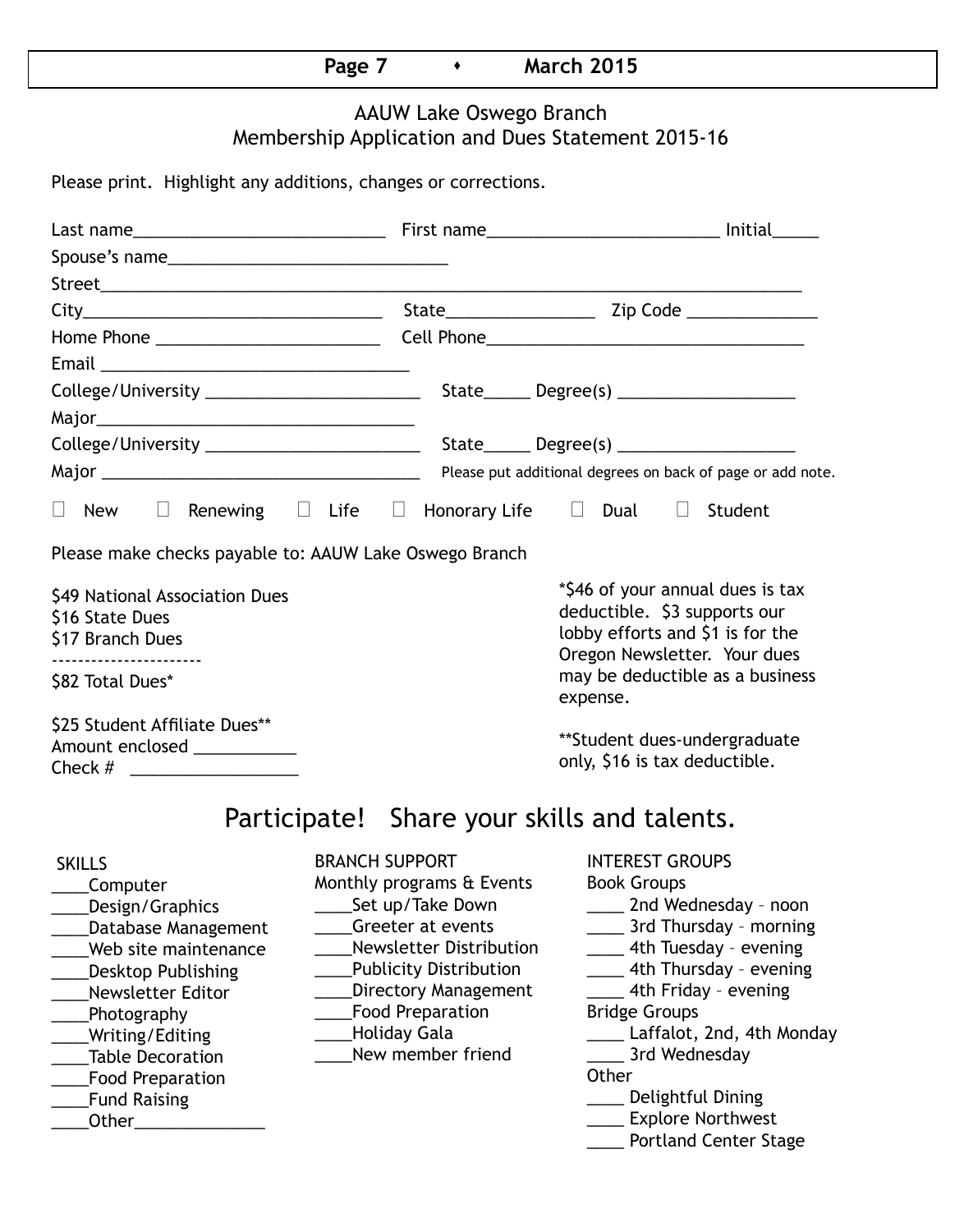# "Holiday" Tea & "Anything" Sale

#### by Penny Hansen

How wonderful -- springtime has sprung early this year. With a glance outside we can see a few daffodils blooming, crocuses, little white snow drops, Lenten roses and tulips several inches tall. In the neighborhood and all about are flowering trees, especially the pink flowering plum trees. These signs of spring get you in the mood for a cup of tea, some freshly baked scones and lovely, tasty salads, don't they? And that is in addition to meeting with friends and several new members who will become friends. Invite guests and plan to attend our major fundraiser of the year on April 11th.

You may be thinking, why is Penny referring to the tea as a "Holiday" Tea. Well, this year each table will be decorated in a different holiday theme, right down to the tea pot!

As usual, the Tea will be linked to another fundraiser. This time it is called an "Anything" Sale. Yes, we will sell whatever you donate. Although, please keep in mind our space constraints! We ask that you pre-price your donations.

We sold quite a few donated books at the Norcross event, and are giving attendees another opportunity to purchase books at the Tea/Sale. Please contact Susan Hornung by emailing her at susanhornung@hotmail.com, to arrange a time to drop off books.

Our fundraising event can't happen without your able assistance. Penny needs help from members to prepare food, set up and serve. Please contact Penny to volunteer by calling (503) 636- 7255 or emailing her at pennyhansen@comcast. net. Stephanie and Susan could use your help setting up and staffing the sale. Contact Stephanie by emailing her at secarter1@gmail. com.

We have an exciting event planned for your entertainment. Your support will be greatly appreciated. On the following page is a form that you can use to make your reservation, pre-pay and volunteer (by donating items or your help).

# You're invited to play



Invitational bridge luncheon & competition benefitting the AAUW Scholarship Fund



Monday, April 20, 2015 V

#### ♥ 11:00 a.m. to 4:00 p.m. ♠

Enjoy lunch & bridge at the historic **Grant House at Old Fort Vancouver** 1101 Officer's Row, Vancouver WA

Organized by Vancouver AAUW to benefit local college scholarships

#### ♦ Sign up with your bridge partner ♥

\$25 per person covers lunch (tax & tip included), an afternoon of bridge and a chance for you and your partner to share one of the prizes.

- \* 1st prize: \$25 Grant House gift certificate
- ♥ 2nd prize: \$15 Grant House gift certificate
- + 3rd prize: \$10 Grant House gift certificate

Get your registration form from Kathy Walker at kcwalker41@gmail.com or 360-574-4564

Registration deadline is April 10, 2015

# Welcome New Members

Our branch has four brand new members. Three of them are from Lake Oswego, Judy Hall, Jacqueline Magner, and Pat Nida. The fourth new member is Melody Hoener from Tigard.

Slightly less new members are Margaret Ricks, who has already agreed to be nominated as Program VP, and Susan Offerdal, whose profile is found on page 6.

On April 15, Stephanie will upload an updated member directory to the website and will also send it out by email. We do not print the full member information in the newsletter.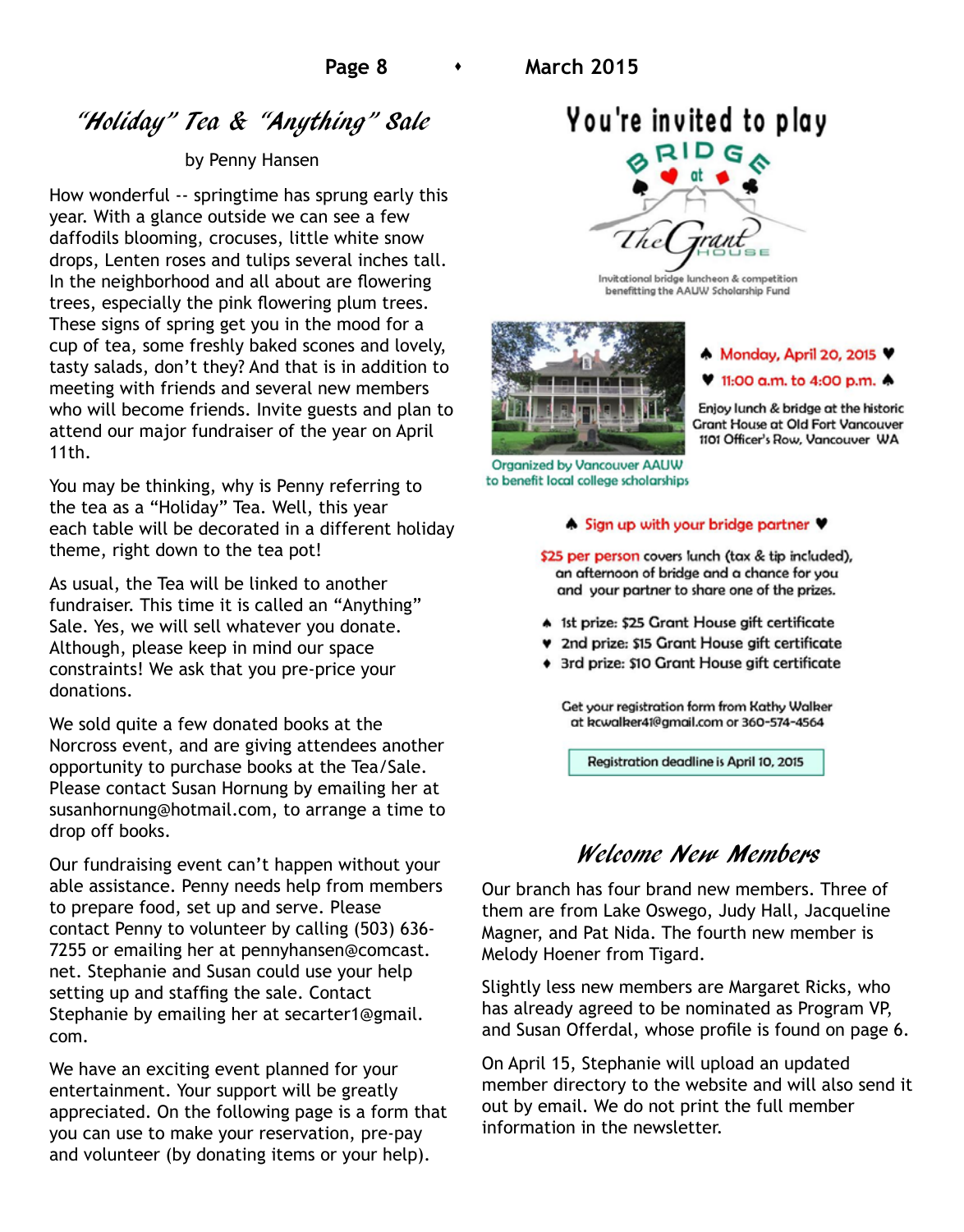## **Page 9 • March 2014**

# "Holiday" Tea and "Anything" Sale Fundraiser

| When? | April 11, 2015                           |
|-------|------------------------------------------|
| Time? | 11:00 a.m. -- Anything Sale Begins       |
|       | 11:30 a.m. -- Tea/Luncheon               |
|       | Where? Oswego Heritage House             |
|       | (398 10th Street, Lake Oswego)           |
| Cost? | <b>Anything Sale -- Free</b>             |
|       | Tea -- \$18 (please reserve and pre-pay) |
|       |                                          |



You are invited to the "Holiday" Tea and "Anything" Sale, a fundraiser for our annual scholarship fund. Please

invite your family members, friends and potential members to attend. Join in this celebration of friendship while supporting the scholarship fund.

Please contribute items to our Anything Sale. Yes, that's right, we will sell anything you contribute: plants, hand-crafted jewelry, aprons, other sewing projects, jams, cookies, etc. All items should be pre-priced. It will be as varied as your donations make it. Please contact the individuals named below by April 3rd so we can process your donations.

Remember: THIS IS OUR BIG FUNDRAISER FOR THE YEAR. IT BENEFITS THE SCHOLARSHIP FUND. YOUR HELPING HANDS MAKE IT POSSIBLE.

| PARTICIPATION FORM                      |                                                                                                                                                     |  |  |  |  |
|-----------------------------------------|-----------------------------------------------------------------------------------------------------------------------------------------------------|--|--|--|--|
|                                         |                                                                                                                                                     |  |  |  |  |
|                                         |                                                                                                                                                     |  |  |  |  |
|                                         | I would like to help with: Tea portion_______(yes) Please check if you can help.<br>Call Penny Hansen at 503-636-7255 or 971-221-7765 (cell)        |  |  |  |  |
|                                         | Book donations_____(yes) Please check if you can help.<br>Susan Hornung at 503-635-4893                                                             |  |  |  |  |
|                                         | Anything Sale Contributions______(yes) Please check if you can help.<br>Call Anne Redman at 503-684-1210 or Stephanie Carter at 971-285-5882 (cell) |  |  |  |  |
|                                         | RESERVATION FORM (Only accepted with payment of \$18.00 per person -- Reserve by April 3rd)                                                         |  |  |  |  |
| Make checks payable to AAUW Lake Oswego |                                                                                                                                                     |  |  |  |  |
|                                         | Send to Anne Redman, P.O. Box 416, Marylhurst, OR 97036, telephone 503-684-1210                                                                     |  |  |  |  |
|                                         |                                                                                                                                                     |  |  |  |  |
|                                         | Number of attendees @ \$18 _______ Amount enclosed ________________                                                                                 |  |  |  |  |